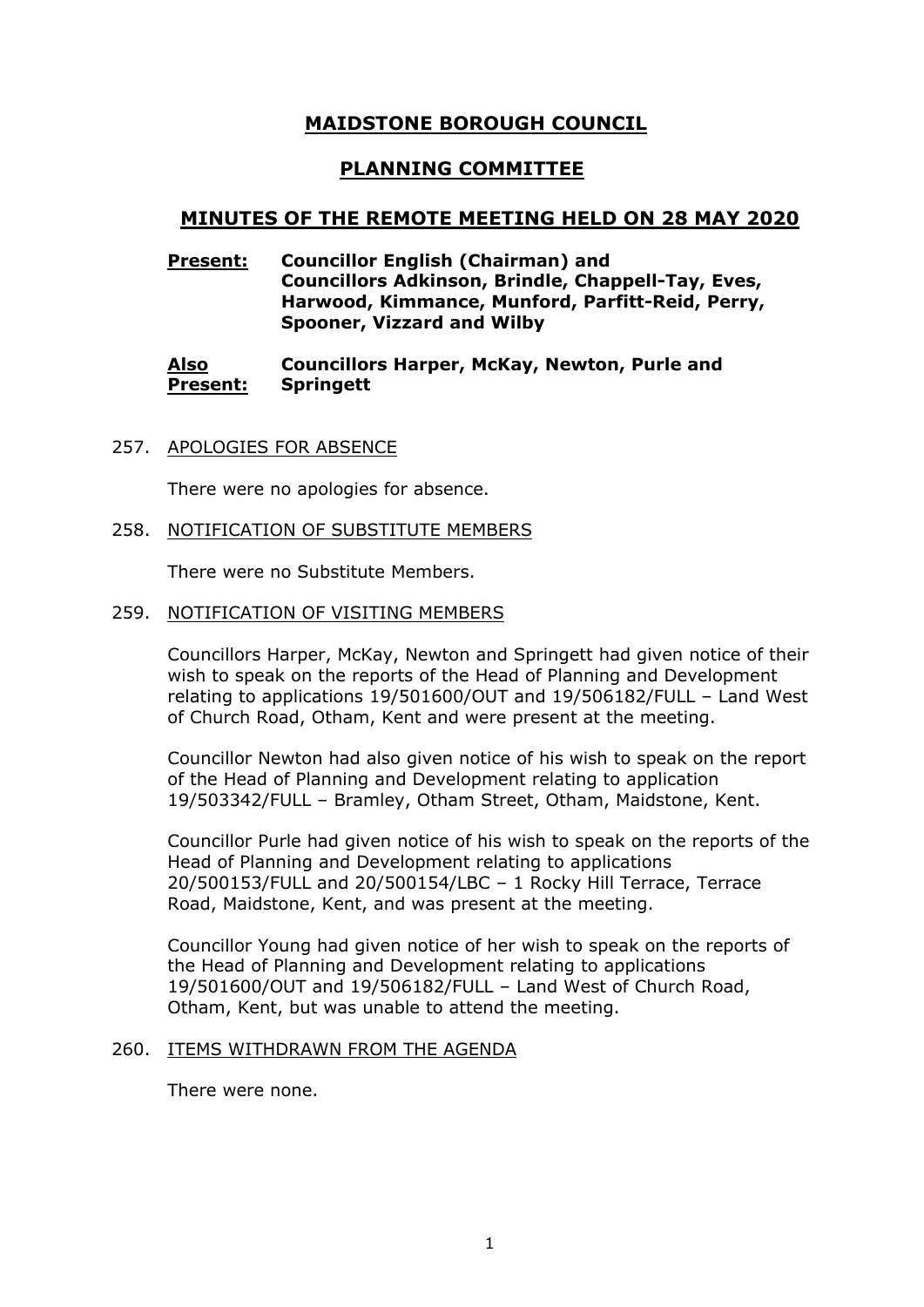### 261. URGENT ITEMS

The Chairman said that, in his opinion, the update reports of the Head of Planning and Development and any updates to be included in the Officer presentations should be taken as urgent items as they contained further information relating to the applications to be considered at the meeting.

#### 262. DISCLOSURES BY MEMBERS AND OFFICERS

With regard to the report of the Head of Planning and Development relating to application 20/500202/ADV (Advertisement on Land at Coldred Road, Maidstone, Kent), Councillor Munford said that he was the Chairman of Boughton Monchelsea Parish Council. However, he had not participated in the Parish Council's discussions regarding the application and intended to speak and vote when it was considered.

With regard to the reports of the Head of Planning and Development relating to applications 19/501600/OUT and 19/506182/FULL (Land West of Church Road, Otham, Kent), Councillor Spooner said that he was a Member of Bearsted Parish Council. However, he had not participated in the Parish Council's discussions regarding the applications and intended to speak and vote when they were considered.

#### 263. DISCLOSURES OF LOBBYING

All Members except Councillor Adkinson said that they had been lobbied on the reports of the Head of Planning and Development relating to applications 19/501600/OUT and 19/506182/FULL (Land West of Church Road, Otham, Kent) and application 19/503342/FULL (Bramley, Otham Street, Otham, Maidstone, Kent).

Councillor Adkinson said that he had been lobbied on the reports of the Head of Planning and Development relating to applications 19/501600/OUT and 19/506182/FULL (Land West of Church Road, Otham, Kent).

### 264. EXEMPT ITEMS

**RESOLVED:** That the items on the agenda be taken in public as proposed.

### 265. MINUTES OF THE MEETING HELD ON 21 MAY 2020

**RESOLVED:** That the Minutes of the meeting held on 21 May 2020 be approved as a correct record and signed.

#### 266. PRESENTATION OF PETITIONS

There were no petitions.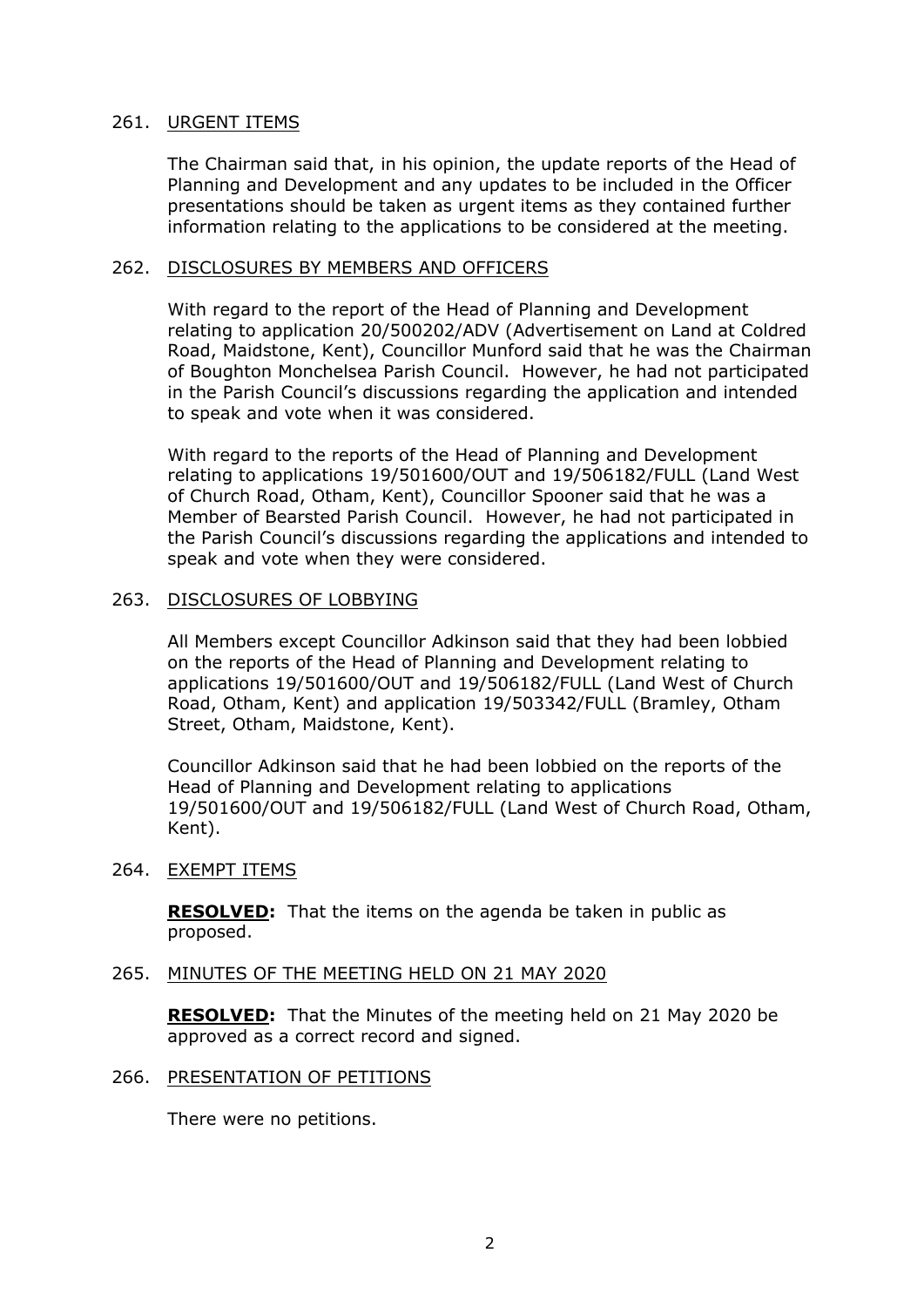## 267. DEFERRED ITEM

19/503584/FULL - CREATION OF ALTERNATIVE ACCESS ACROSS EXISTING DRAINAGE DITCH WITH IMPROVED DRAINAGE - KINGSBROOKE, CRANBROOK ROAD, STAPLEHURST, TONBRIDGE, KENT

The Development Manager said that he anticipated that this application would be reported to the next meeting of the Committee scheduled to be held on 25 June 2020.

**RESOLVED:** That the position be noted.

268. 19/501600/OUT - OUTLINE APPLICATION FOR UP TO 440 RESIDENTIAL DWELLINGS, WITH ASSOCIATED ACCESS, INFRASTRUCTURE, DRAINAGE, LANDSCAPING AND OPEN SPACE (ACCESS BEING SOUGHT WITH ALL OTHER MATTERS RESERVED FOR FUTURE CONSIDERATION) - LAND WEST OF CHURCH ROAD, OTHAM, KENT

The Committee considered the report and the urgent update report of the Head of Planning and Development.

In presenting the application, the Principal Planning Officer advised the Committee that:

- The previous day he had been sent details of an on-line petition objecting to development at Church Road, Otham. The petition showed 1,386 supporters and this may have increased since then.
- In terms of the request by the Chapman Avenue Area Residents' Association and Otham Parish Council for the application to be called in by the Secretary of State, he had received a communication from the Government's Planning Case Work Unit advising that they had received the request and would consider their position should the Council agree to grant permission.
- Further representations had been received but they did not raise any new material issues in relation to the application.

The Chairman read out statements which had been submitted by Mr Everett of the Downswood Community Association (an objector), Councillor Gray of Otham Parish Council, Councillor Weeks of Downswood Parish Council and Mr Goodban (agent for the applicant).

Councillors Newton, Harper, McKay and Springett (Visiting Members) addressed the meeting.

Contrary to the recommendation of the Head of Planning and Development, it was proposed and seconded that permission be refused for the following reasons:

(a) The proposal will result in severe traffic congestion on local road networks (Deringwood Drive, Spot Lane, Mallards Way and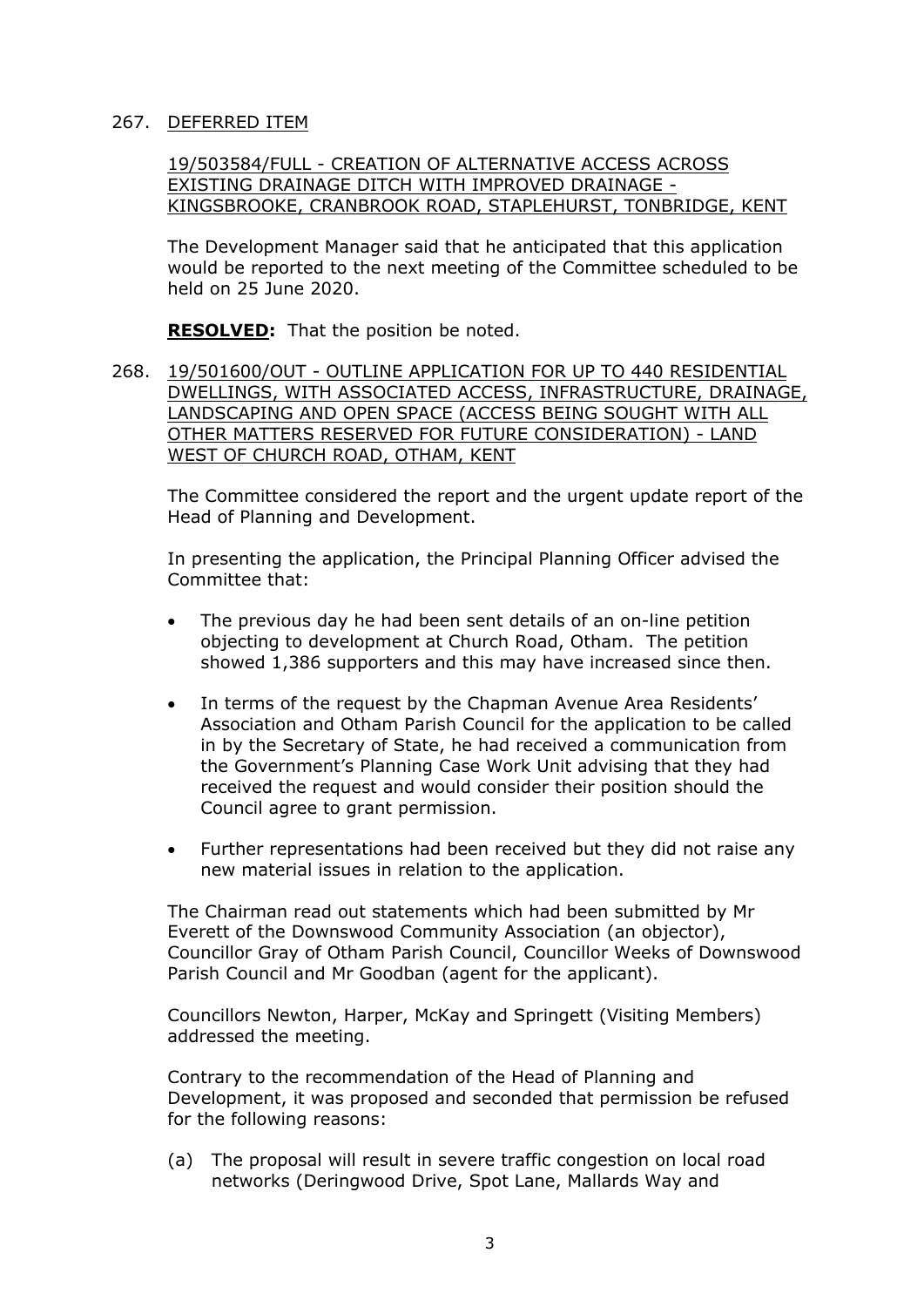Madginford Road) and the increase in traffic will adversely affect residents to the point that air pollution is beyond what is reasonable for the Council to accept contrary to Policies H1(8) criteria 9, DM1 and DM6 of the Maidstone Borough Local Plan 2017;

- (b) The proposal will result in worsening safety issues on Church Road to the south of the site which has not been addressed and due to the constraints of the road likely will never be able to be addressed contrary to policy DM1 of the Maidstone Borough Local Plan 2017; and
- (c) The proposal will adversely affect the settings of the Grade I listed Church and other listed buildings contrary to Policies SP18 and DM4 of the Maidstone Borough Local Plan 2017 where the development will not be protecting or enhancing the characteristics, distinctiveness, diversity and quality of the heritage assets.

Prior to the vote being taken, the Principal Planning Officer advised the Committee that a refusal on the first ground would be unreasonable. It referred to air pollution and evidence had been submitted that there would be a negligible impact on air quality and this was agreed by Maidstone Borough Council Environmental Health. A refusal on the grounds of the safety issues on Church Road would be unreasonable for the reasons set out in the report and the limited one additional movement per minute from the development over the peak hour. The proposed reason for refusal on heritage grounds would also be unreasonable for the reasons set out in the report and this was an outline application. The site had been assessed at the Local Plan Examination and the site allocation policy had criteria to mitigate the impact. In summary, the proposed reasons for refusal were unreasonable and there was a risk of significant costs being awarded against the Council at appeal.

The representative of the Head of Legal Partnership advised the Committee that she agreed with the advice provided by the Principal Planning Officer in that it was unlikely that the proposed grounds for refusing permission could be sustained at appeal and that the Council would be at significant risk of an award of significant costs against it at appeal.

In line with the provisions of the Council's Constitution, the Head of Planning and Development informed the Committee that based on the advice provided by the Principal Planning Officer and the representative of the Head of Legal Partnership he was giving a costs warning. If the Committee agreed to refuse permission on the grounds proposed, then for the reasons previously specified by the Officers the decision would not be implemented but deferred until the next meeting of the Committee in line with paragraph 30.3 (a) of Part 3.1 of the Council's Constitution and paragraph 17 (a) of the Local Code of Conduct for Councillors and Officers Dealing with Planning Matters (Part 4.4 of the Constitution).

**RESOLVED:** That permission be refused for the following reasons: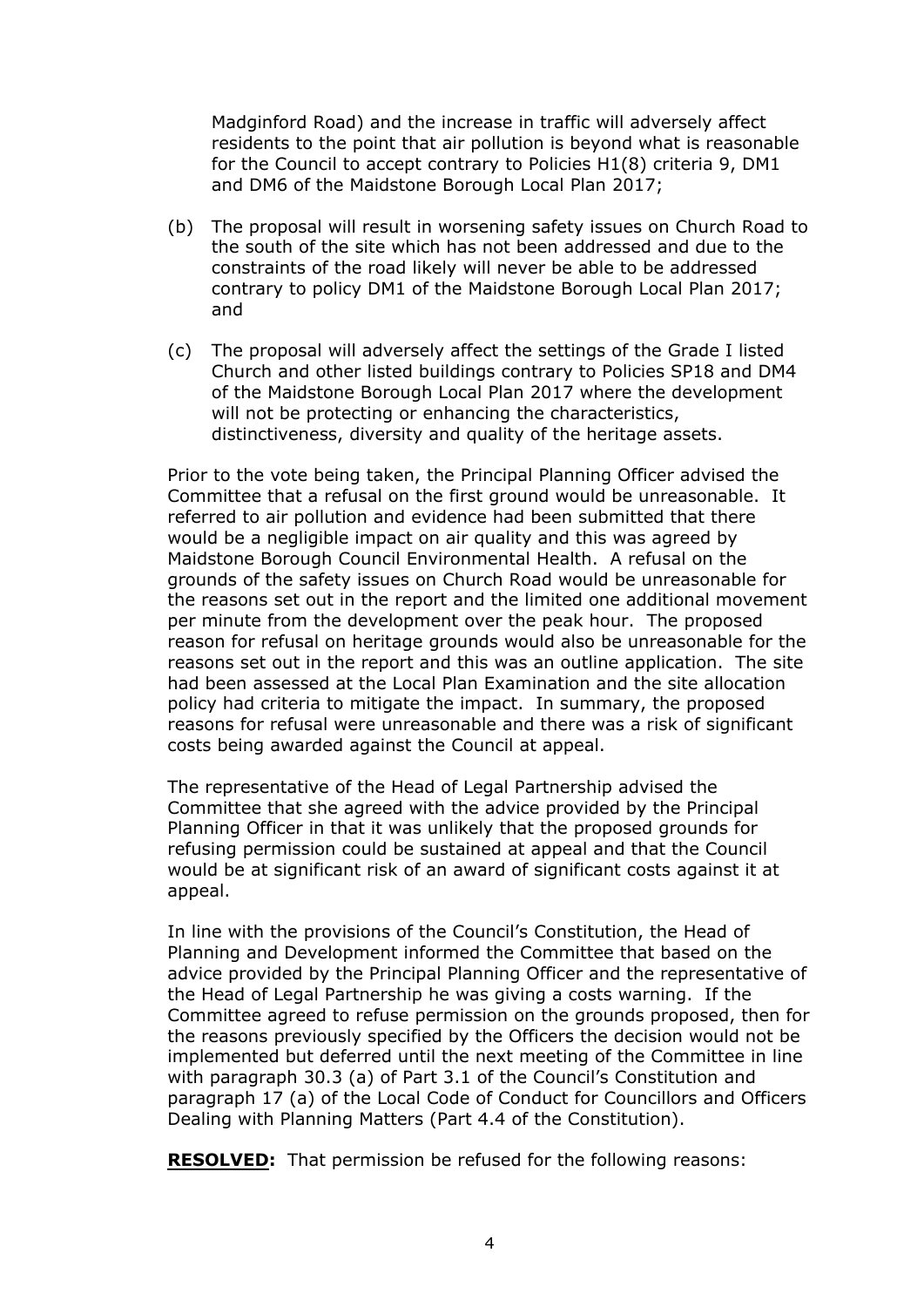- 1. The proposal will result in severe traffic congestion on local road networks (Deringwood Drive, Spot Lane, Mallards Way and Madginford Road) and the increase in traffic will adversely affect residents to the point that air pollution is beyond what is reasonable for the Council to accept contrary to Policies H1(8) criteria 9, DM1 and DM6 of the Maidstone Borough Local Plan 2017.
- 2. The proposal will result in worsening safety issues on Church Road to the south of the site which has not been addressed and due to the constraints of the road likely will never be able to be addressed contrary to policy DM1 of the Maidstone Borough Local Plan 2017.
- 3. The proposal will adversely affect the settings of the Grade I listed Church and other listed buildings contrary to Policies SP18 and DM4 of the Maidstone Borough Local Plan 2017 where the development will not be protecting or enhancing the characteristics, distinctiveness, diversity and quality of the heritage assets.

In accordance with Council Procedure Rule 22.4, three Members of the Committee requested that the names for and against or abstaining from the voting be recorded in the Minutes.

# Voting:

FOR (6): Councillors Adkinson, English (Chairman), Eves, Parfitt-Reid, Perry and Spooner,

AGAINST (6): Councillors Chappell-Tay, Harwood, Kimmance, Munford, Vizzard and Wilby

The Chairman exercised his casting vote in favour of refusal.

Note: Councillor Brindle did not participate in the voting as she had missed some of the discussion due to connectivity issues.

# **DECISION DEFERRED UNTIL THE NEXT MEETING OF THE PLANNING COMMITTEE PURSUANT TO PARAGRAPH 30.3 (a) OF PART 3.1 OF THE COUNCIL'S CONSTITUTION AND PARAGRAPH 17 (a) OF THE LOCAL CODE OF CONDUCT FOR COUNCILLORS AND OFFICERS DEALING WITH PLANNING MATTERS (PART 4.4 OF THE CONSTITUTION).**

269. 19/506182/FULL - RESIDENTIAL DEVELOPMENT FOR 421 DWELLINGS WITH ASSOCIATED ACCESS, INFRASTRUCTURE, DRAINAGE, OPEN SPACE AND LANDSCAPING - LAND WEST OF CHURCH ROAD, OTHAM, KENT

The Committee considered the report and the urgent update report of the Head of Planning and Development.

In presenting the application, the Principal Planning Officer advised the Committee that: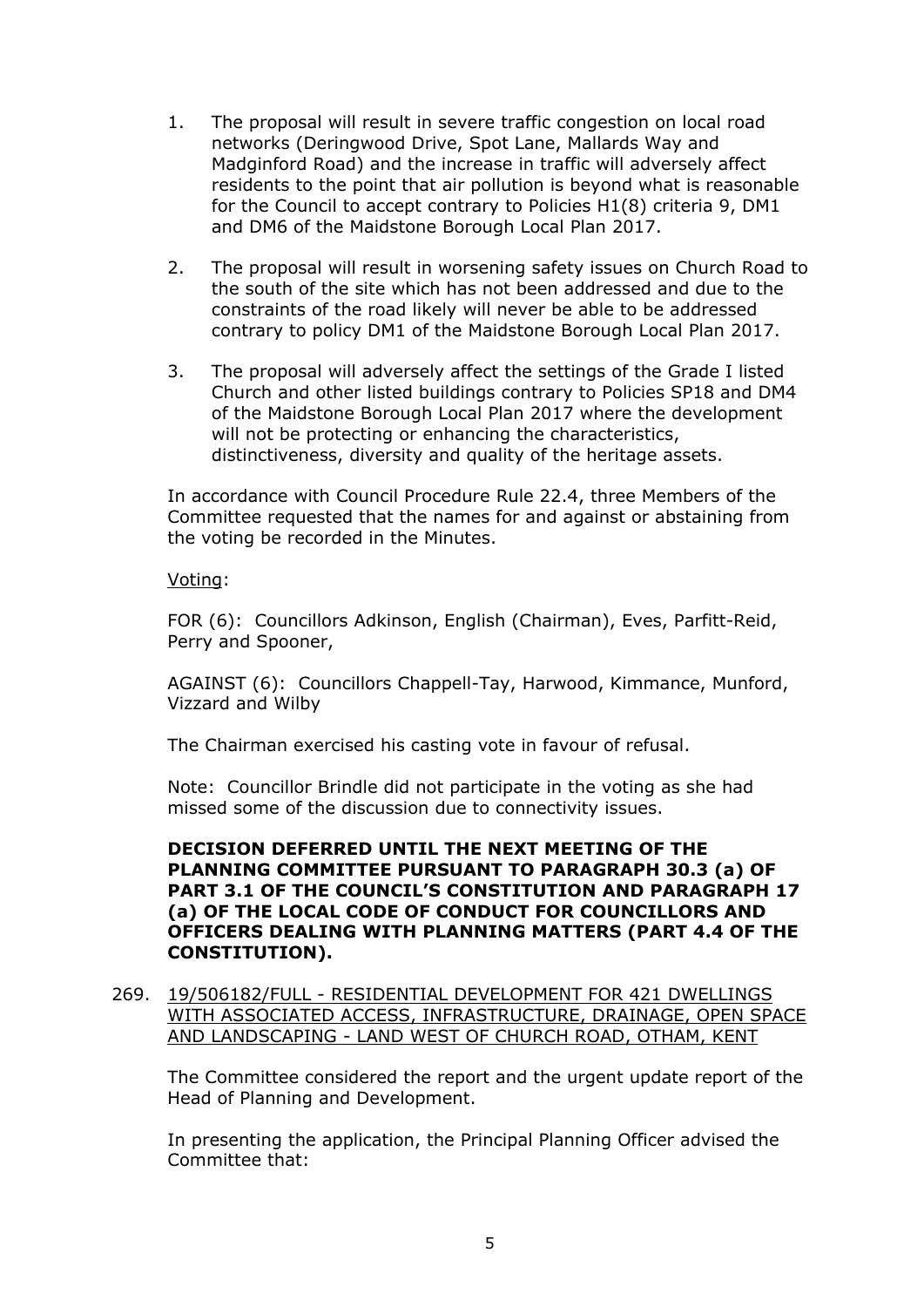- He wished to correct information contained in the urgent update report published on Tuesday 26 May 2020. The Bearsted and Thurnham Society had referred to protecting open spaces by Deed and the Officer comment was that this would be dealt with under reserved matters. This was incorrect as the application was a full one and the intention of recommended condition 6 was to secure these open spaces in perpetuity.
- An on-line petition had been received objecting to development at Church Road, Otham and a number of additional representations had been received but again they did not raise any new material issues relating to the application.

The Chairman summarised statements which had been submitted by Mr Hatcher of the Chapman Avenue Area Residents' Association (an objector), Councillor Gray of Otham Parish Council, Councillor Weeks of Downswood Parish Council and Mr Goodban (agent for the applicant).

Councillors Harper, McKay and Springett (Visiting Members) addressed the meeting. Councillor Newton did not address the meeting due to connectivity issues.

It was proposed and seconded that subject to the prior completion of a legal agreement in such terms as the Head of Legal Partnership may advise to secure the Heads of Terms set out in the report, the Head of Planning and Development be given delegated powers to (a) grant permission subject to the conditions and informative set out in the report; (b) seek to assimilate as good cycle links as are possible particularly in the north east part of the site; and (c) add further informatives relating to pile driving operations near to listed buildings and the minimum 10% of renewables within the development.

Contrary to the recommendation of the Head of Planning and Development, an amendment was proposed and seconded that permission be refused for the following reasons:

- (a) The proposal will result in severe traffic congestion on local road networks (Deringwood Drive, Spot Lane, Mallards Way and Madginford Road) and the increase in traffic will adversely affect residents to the point that air pollution is beyond what is reasonable for the Council to accept contrary to Policies H1(8) criteria 9, DM1 and DM6 of the Maidstone Borough Local Plan 2017;
- (b) The proposal will result in worsening safety issues on Church Road to the south of the site which has not been addressed and due to the constraints of the road likely will never be able to be addressed contrary to policy DM1 of the Maidstone Borough Local Plan 2017; and
- (c) The proposal will adversely affect the settings of the Grade I listed Church and Grade II listed Church House contrary to Policies SP18 and DM4 of the Maidstone Borough Local Plan 2017 due to the visual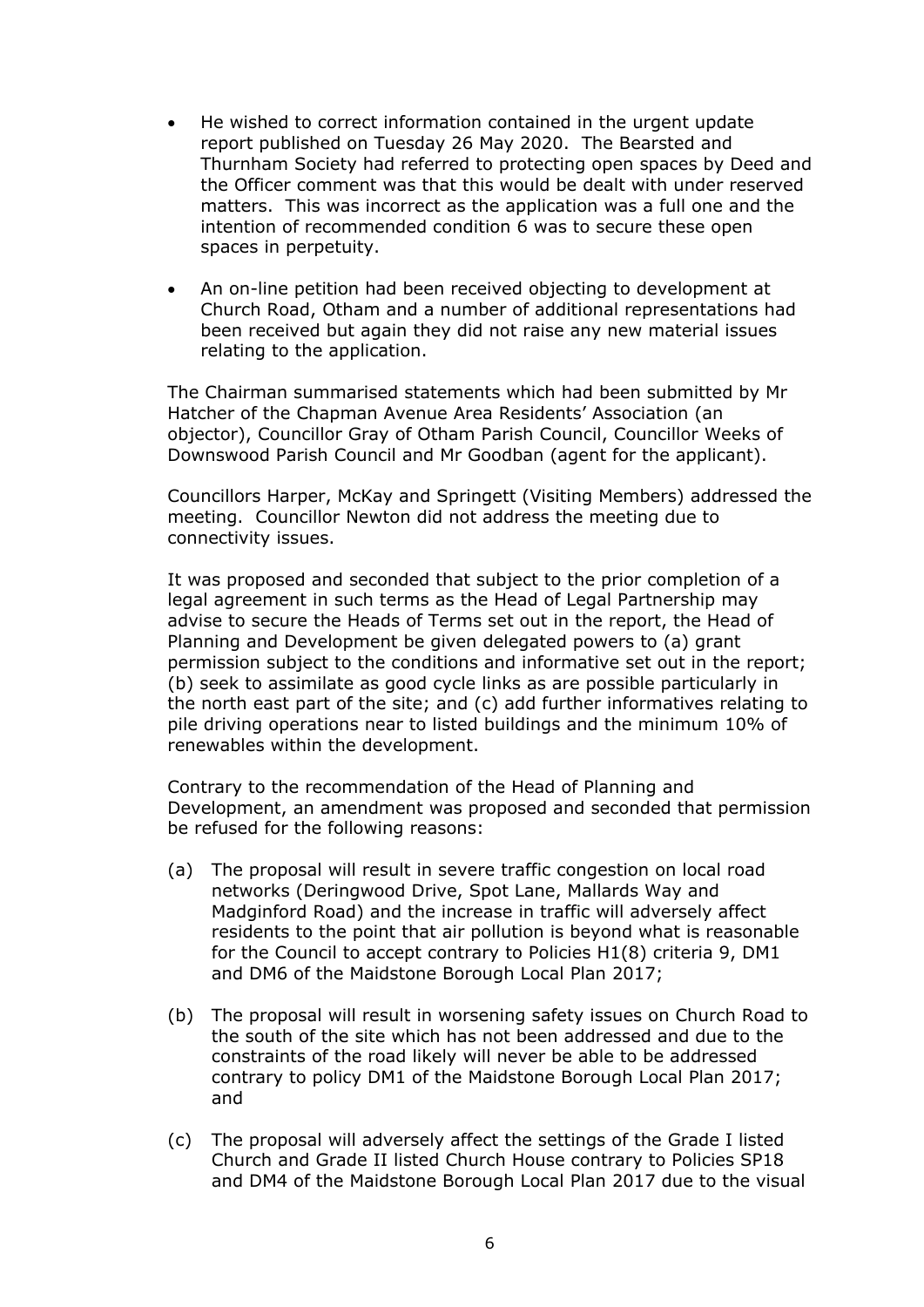effect of the whole development in both long and short term views and the development will not be protecting or enhancing the characteristics, distinctiveness, diversity and quality of the heritage assets.

In accordance with Council Procedure Rule 22.4, three Members of the Committee requested that the names for and against or abstaining from the voting be recorded in the Minutes.

The voting on the amendment was as follows:

FOR (9): Councillors Adkinson, Brindle, Chappell-Tay, English (Chairman), Eves, Kimmance, Parfitt-Reid, Perry and Spooner

AGAINST (3): Councillors Harwood, Munford and Wilby

ABSTENTION (1): Councillor Vizzard

Prior to the vote being taken on the substantive motion, the Principal Planning Officer advised the Committee that as previously the proposed grounds relating to highway and air quality issues were considered to be unreasonable, not sustainable at appeal and could lead to significant costs being awarded against the Council. In terms of the proposed reason for refusal on heritage grounds, the proposal complied with the site policy requirements to protect the setting of the listed buildings and was not sustainable. He also considered that it was unreasonable that the whole of the development was considered to harm the setting and there was no apparent balancing exercise of that harm against the benefits.

The representative of the Head of Legal Partnership advised the Committee that she agreed with the advice provided by the Principal Planning Officer that the proposed grounds for refusing permission were unreasonable, would be unsustainable at appeal and that the Council would be at significant risk of an award of significant costs against it.

In line with the provisions of the Council's Constitution, the Head of Planning and Development informed the Committee that based on the advice provided by the Principal Planning Officer and the representative of the Head of Legal Partnership, he was giving a costs warning. If the Committee agreed to refuse permission on the grounds proposed, then for the reasons previously specified by the Officers the decision would not be implemented but deferred until the next meeting of the Committee in line with paragraph 30.3 (a) of Part 3.1 of the Council's Constitution and paragraph 17 (a) of the Local Code of Conduct for Councillors and Officers Dealing with Planning Matters (Part 4.4 of the Constitution).

**RESOLVED:** That permission be refused for the following reasons:

1. The proposal will result in severe traffic congestion on local road networks (Deringwood Drive, Spot Lane, Mallards Way and Madginford Road) and the increase in traffic will adversely affect residents to the point that air pollution is beyond what is reasonable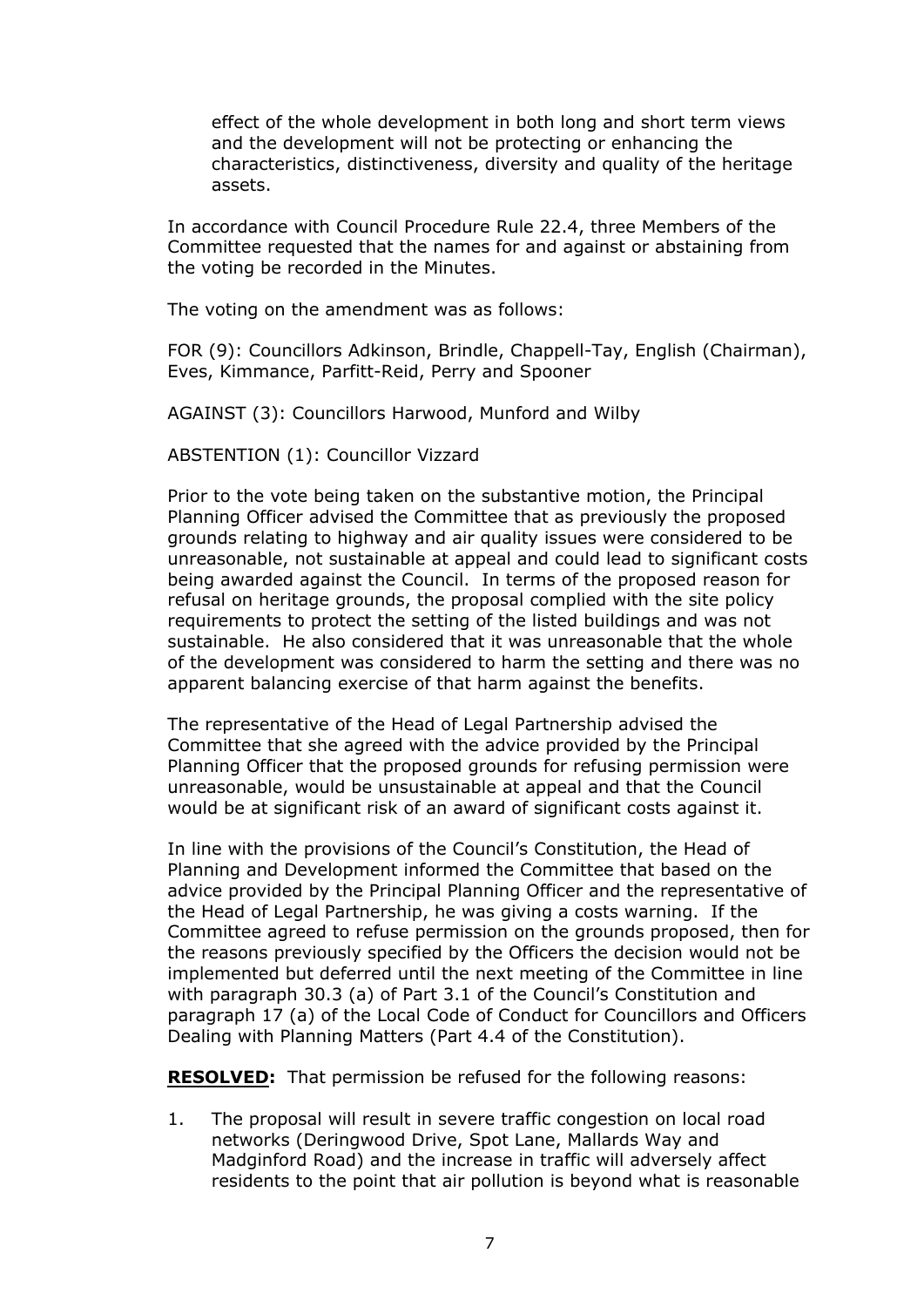for the Council to accept contrary to Policies H1(8) criteria 9, DM1 and DM6 of the Maidstone Borough Local Plan 2017.

- 2. The proposal will result in worsening safety issues on Church Road to the south of the site which has not been addressed and due to the constraints of the road likely will never be able to be addressed contrary to policy DM1 of the Maidstone Borough Local Plan 2017.
- 3. The proposal will adversely affect the settings of the Grade I listed Church and Grade II listed Church House contrary to Policies SP18 and DM4 of the Maidstone Borough Local Plan 2017 due to the visual effect of the whole development in both long and short term views and the development will not be protecting or enhancing the characteristics, distinctiveness, diversity and quality of the heritage assets.

Voting:

FOR (9): Councillors Adkinson, Brindle, Chappell-Tay, English (Chairman), Eves, Kimmance, Parfitt-Reid, Perry and Spooner

AGAINST (3): Councillors Harwood, Munford and Wilby

ABSTENTION (1): Councillor Vizzard

# **DECISION DEFERRED UNTIL THE NEXT MEETING OF THE PLANNING COMMITTEE PURSUANT TO PARAGRAPH 30.3 (a) OF PART 3.1 OF THE COUNCIL'S CONSTITUTION AND PARAGRAPH 17 (a) OF THE LOCAL CODE OF CONDUCT FOR COUNCILLORS AND OFFICERS DEALING WITH PLANNING MATTERS (PART 4.4 OF THE CONSTITUTION).**

Councillors Harwood and Wilby left the meeting after consideration of this application (9.22 p.m.).

270. 20/500202/ADV - ADVERTISEMENT CONSENT FOR 1 NO. FREE STANDING DIRECTIONAL SIGN - ADVERTISEMENT ON LAND AT COLDRED ROAD, MAIDSTONE, KENT

The Committee considered the report of the Head of Planning and Development.

**RESOLVED:** That advertisement consent be granted subject to the conditions set out in the report.

Voting: 11 – For 0 – Against 0 – Abstentions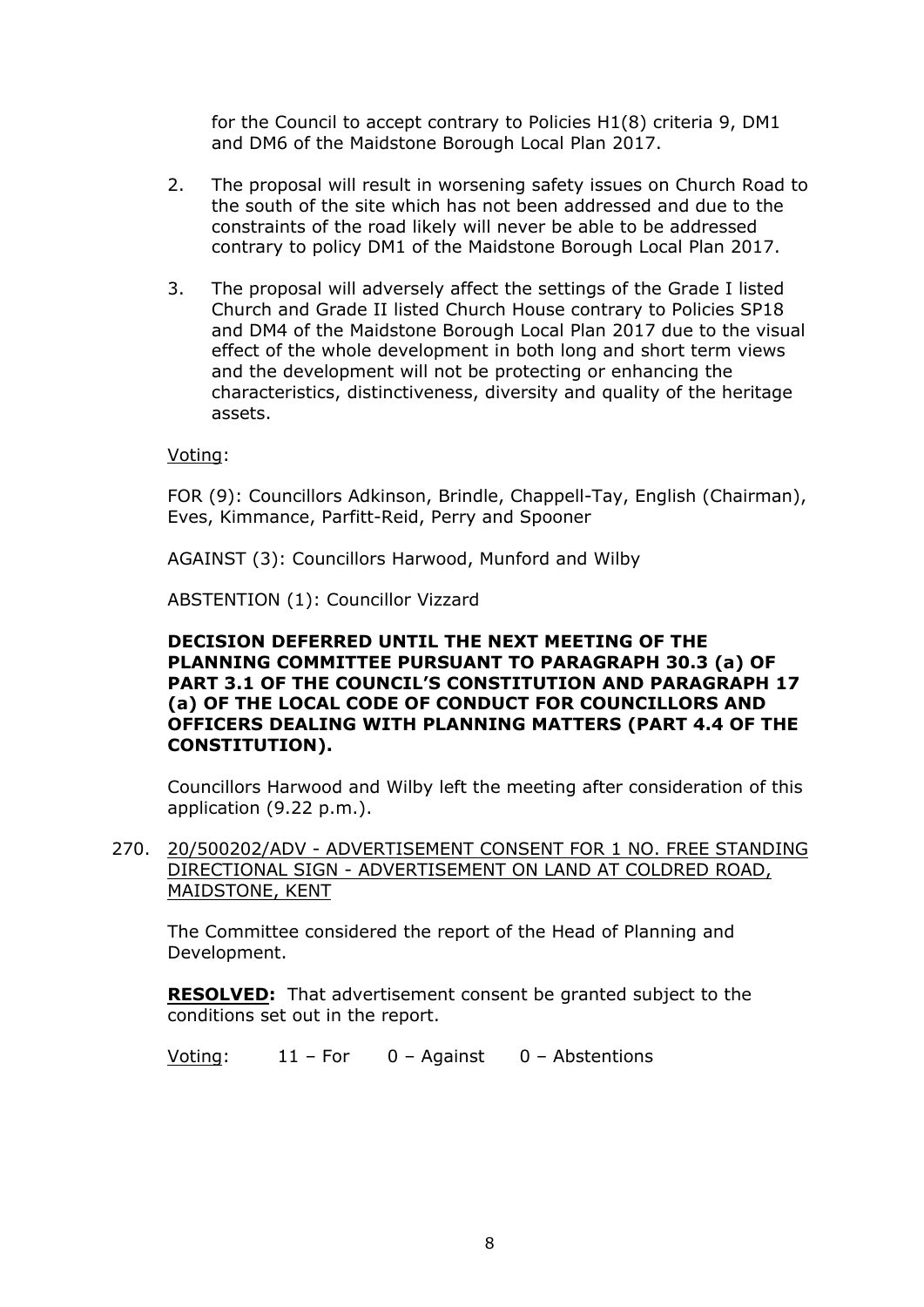# 271. 19/503342/FULL - RETENTION OF DWELLING FOOTPRINT AS BUILT WITH ALTERATIONS TO THE ROOF - BRAMLEY, OTHAM STREET, OTHAM, MAIDSTONE, KENT

The Committee considered the report and the urgent update report of the Head of Planning and Development.

The Chairman read out statements which had been submitted by Councillor Hipkins of Otham Parish Council and Mr Stratulat (the applicant).

Councillor Newton (Visiting Member) addressed the meeting.

**RESOLVED:** That subject to:

- (a) The prior completion of a S106 legal agreement in such terms as the Head of Legal Partnership may advise to secure the Heads of Terms set out in the report; AND
- (b) The conditions and informative set out in the report,

the Head of Planning and Development be given delegated powers to grant permission and to be able to settle or amend any necessary Heads of Terms in line with the matters set out in the recommendation and as resolved by the Planning Committee including agreeing the timeframe for the completion of the proposed works in their entirety.

Voting: 9 – For 2 – Against 0 – Abstentions

272. 20/500153/FULL - CHANGE OF USE FROM 42 FLATS OCCUPIED BY THE ELDERLY AND WARDEN FLAT TO 35 RESIDENTIAL DWELLINGS, COMPRISING 15 STUDIO APARTMENTS, 6 ONE BEDROOM AND 14 TWO BEDROOM APARTMENTS INCLUDING REFURBISHMENT OF THE EXISTING BUILDING WITH EXTERNAL AND INTERNAL ALTERATIONS. CONVERSION OF EXISTING GARDEN PAVILLION TO CYCLE STORAGE - 1 ROCKY HILL TERRACE, TERRACE ROAD, MAIDSTONE, KENT

The Committee considered the report of the Head of Planning and Development.

Councillor Purle (Visiting Member) addressed the meeting.

**RESOLVED:** That subject to:

- (a) The prior completion of a legal agreement in such terms as the Head of Legal Partnership may advise to secure the Heads of Terms set out in the report; AND
- (b) The conditions and informatives set out in the report with (a) the amendment of condition 12 (Electric Vehicle Charging Points) to require that 50% (14 in total) of the off street car parking spaces are to have electric vehicle charging points and the amendment of